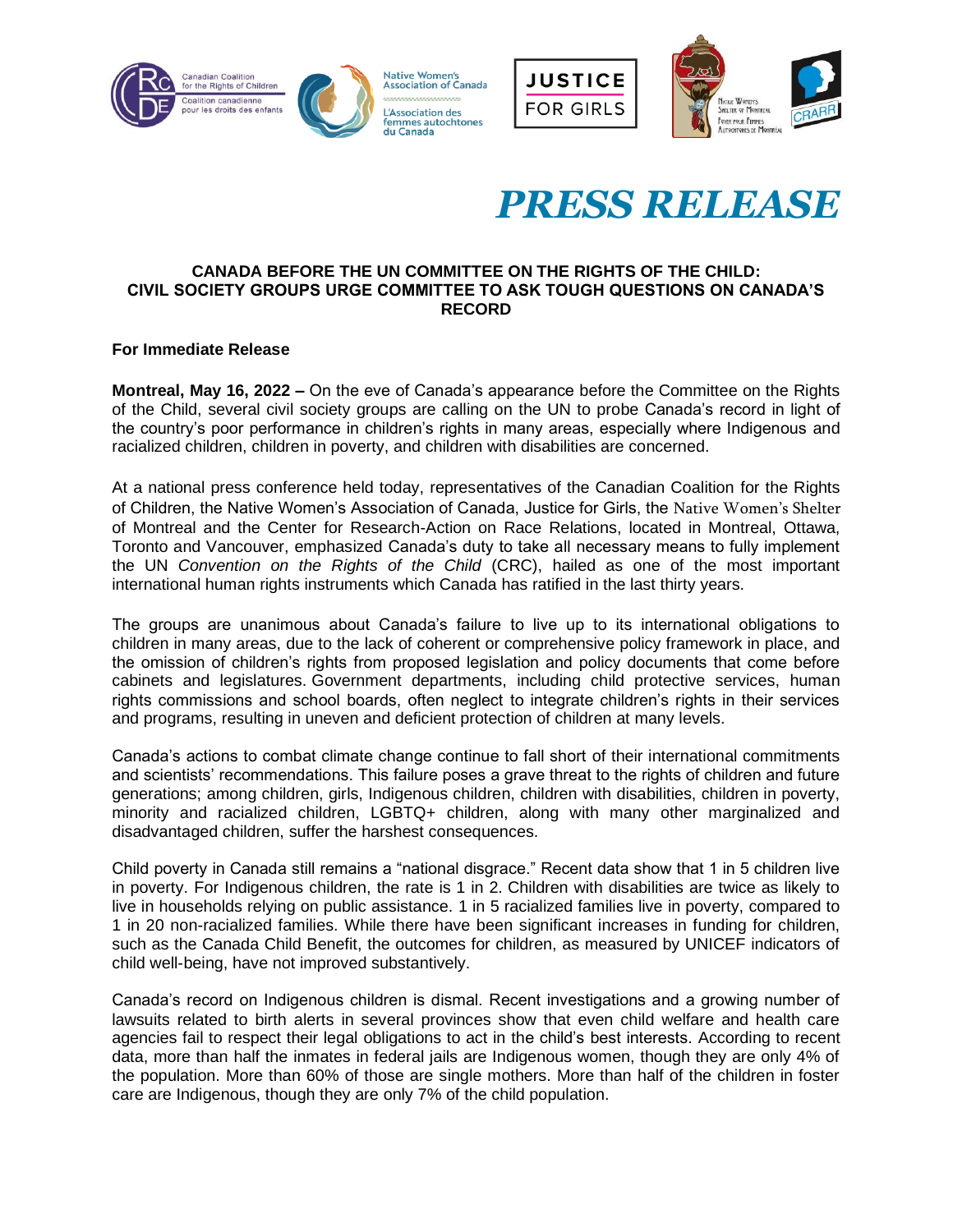The over-incarceration of Indigenous women and poverty result in the over-placement of Indigenous children in foster care, representing the newest system of cultural genocide, following in the footsteps of the state-sponsored residential school system. These concerns are echoed in the National Inquiry into Missing and Murdered Indigenous Women and Girls' final report.

Racial profiling is also a factor leading to disproportionate stops by the police, reporting to youth protection by schools, and placement and of Black children in care, as recent inquiries in several provinces have confirmed (such as the Laurent Commission in Quebec). Black children, especially those who are of low income and have special needs, are also particularly vulnerable to systemic racism in education, particularly the School to Prison Pipeline whereby these children are disproportionately stigmatized, sanctioned and reported to child protective services and streamlined into the youth criminal justice system.

The four organizations, and other civil society groups in Canada, have filed their own Alternative Reports to the CRC.

To view these reports, as well as the Official Government of Canada Reports: [https://rightsofchildren.ca/childrens-rights-under](https://rightsofchildren.ca/childrens-rights-under-review/?utm_source=mailpoet&utm_medium=email&utm_campaign=watch-the-un-review-of-canada_77)[review/?utm\\_source=mailpoet&utm\\_medium=email&utm\\_campaign=watch-the-un-review-of](https://rightsofchildren.ca/childrens-rights-under-review/?utm_source=mailpoet&utm_medium=email&utm_campaign=watch-the-un-review-of-canada_77)[canada\\_77](https://rightsofchildren.ca/childrens-rights-under-review/?utm_source=mailpoet&utm_medium=email&utm_campaign=watch-the-un-review-of-canada_77)

To view Canada's appearance before the CRC on May 17 and 18:<https://media.un.org/en/webtv>

-30-

Information: Kate Butler Chair & President, Canadian Coalition for the Rights of Children: 647-801-3918 [childrightsccrc@gmail.com.](mailto:childrightsccrc@gmail.com)

> Sarah Niman Student-at-Law in NWAC's legal unit, Native Women's Association of Canada: [sniman@nwac.ca](mailto:sniman@nwac.ca)

Zoë Craig-Sparrow Director of Indigenous Rights & Environmental Justice at Justice for Girls [zoe@justiceforgirls.org](mailto:zoe@justiceforgirls.org)

Clementine Jarrett Former Youth in Care, Undergraduate Student at Carleton University

Nakuset Executive Director, Native Women's Shelter: (514) 933-4688

Fo Niemi Executive Director, CRARR: [crarrservice@gmail.com](mailto:crarrservice@gmail.com)